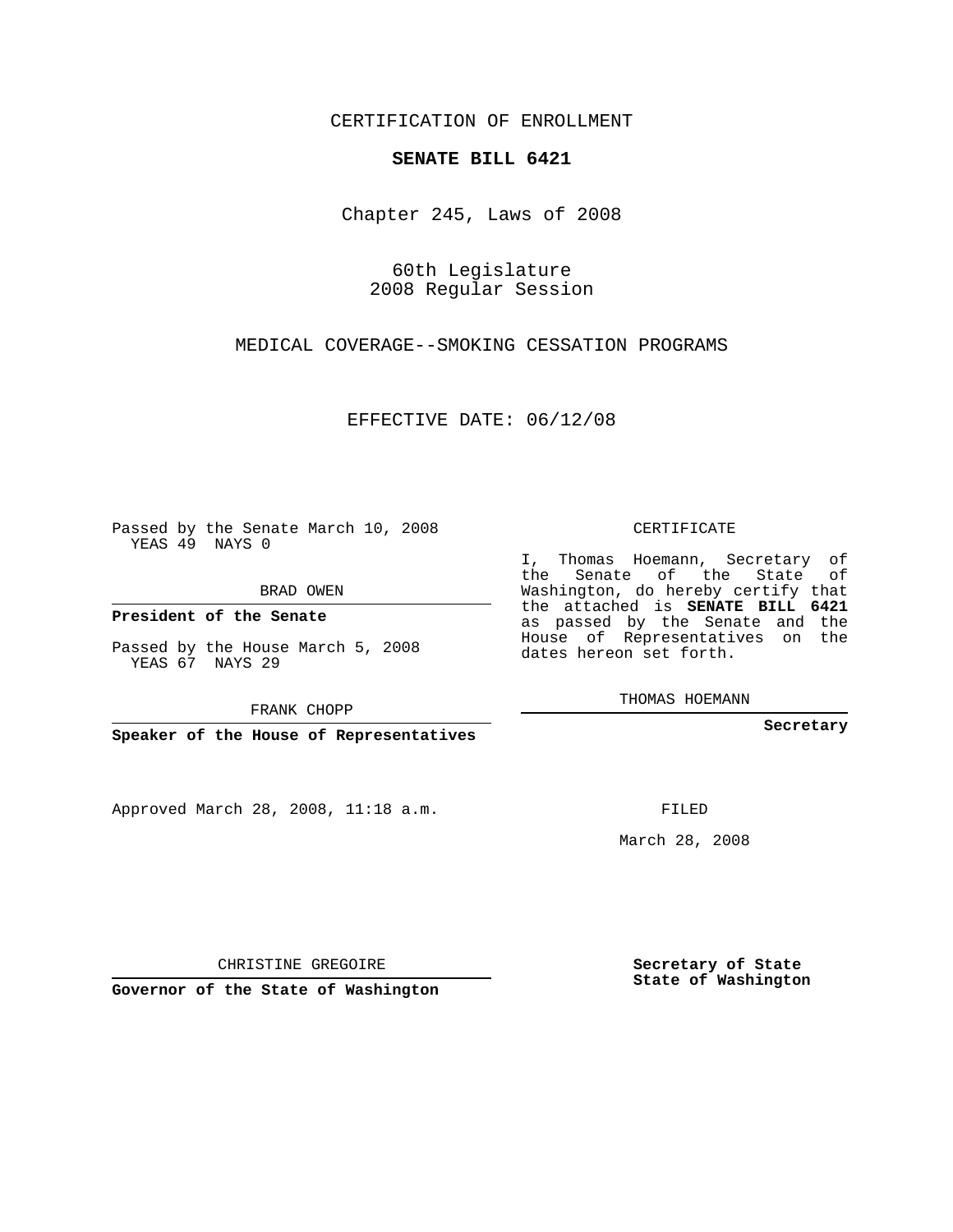## **SENATE BILL 6421** \_\_\_\_\_\_\_\_\_\_\_\_\_\_\_\_\_\_\_\_\_\_\_\_\_\_\_\_\_\_\_\_\_\_\_\_\_\_\_\_\_\_\_\_\_

\_\_\_\_\_\_\_\_\_\_\_\_\_\_\_\_\_\_\_\_\_\_\_\_\_\_\_\_\_\_\_\_\_\_\_\_\_\_\_\_\_\_\_\_\_

## AS AMENDED BY THE HOUSE

Passed Legislature - 2008 Regular Session

**State of Washington 60th Legislature 2008 Regular Session By** Senators Pridemore, Keiser, McDermott, Hatfield, Kohl-Welles, and Pflug

Read first time 01/16/08. Referred to Committee on Health & Long-Term Care.

1 AN ACT Relating to providing medical coverage for smoking cessation 2 programs; adding a new section to chapter 74.09 RCW; and creating a new 3 section.

4 BE IT ENACTED BY THE LEGISLATURE OF THE STATE OF WASHINGTON:

 5 NEW SECTION. **Sec. 1.** A new section is added to chapter 74.09 RCW 6 to read as follows:

 The department shall provide coverage under this chapter for smoking cessation counseling services, as well as prescription and nonprescription agents when used to promote smoking cessation, so long as such agents otherwise meet the definition of "covered outpatient drug" in 42 U.S.C. Sec. 1396r-8(k). However, the department may initiate an individualized inquiry and determine and implement by rule appropriate coverage limitations as may be required to encourage the use of effective, evidence-based services and prescription and nonprescription agents. The department shall track per-capita expenditures for a cohort of clients that receive smoking cessation benefits, and submit a cost-benefit analysis to the legislature on or before January 1, 2012.